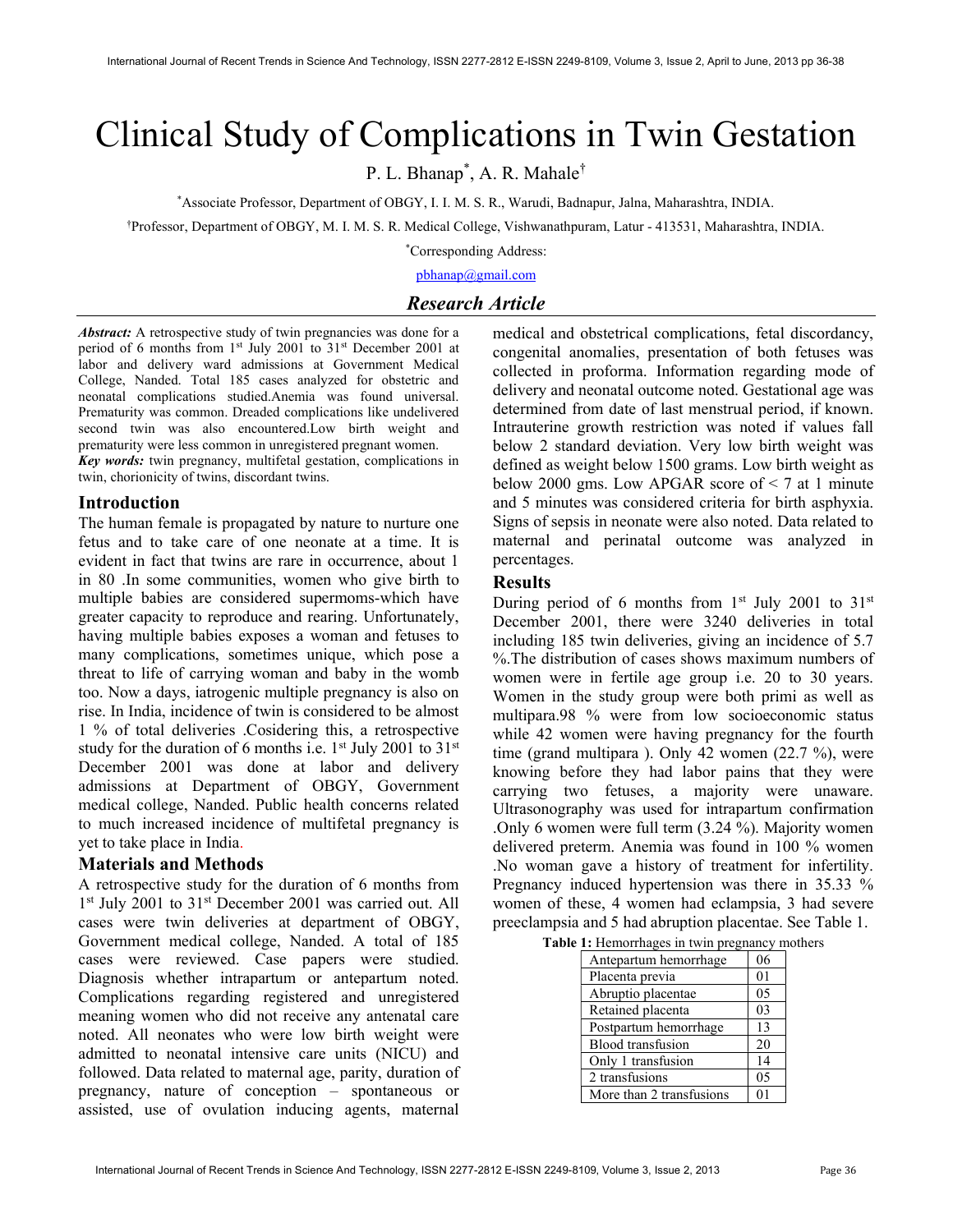Onset of labour was spontaneous in all women. 74 % women delivered vaginally. Cesarean section was done for pregnancy induced hypertension, previous cesarean section, first fetus amongst twins with non vertex presentation, undelivered second twin. 6 women had antepartum hemorrhage – out of which 1 had placenta previa and the other 5 had abruption placentae. 3 women had retained placenta and 13 (7 %) had postpartum hemorrhage.20 women required blood transfusion – 14 required just one unit, 5 required 2 while just one woman required more than 2 units. There was no maternal death. We had 7 cases of undelivered second twin meaning cases presenting to our department after delivery of first twin at some other hospital- either primary health centre or rural hospital or some private hospital. Duration of 90 minutes to 8 hours was found before they reached our department (labour room).Of these 7, cesarean section was done in 4 cases while vaginal delivery was possible in 3 women. Of these 7, two had vertex presentation, 1 was breech while 4 were having transverse lie. We had 4 live births and 3 still births amongst these. See table 2.

Table 2: Undelivered second twin presentations

| Vertex        |  |
|---------------|--|
| <b>Breech</b> |  |
| Shoulder      |  |

There were 31 (16.75%) cases of discordant twins meaning a birth weight difference of equal to or more than 10 %. Of these, 19 were dichorionic and 12 were monochorionic. 7(3.78%) babies had congenital anomalies – 2 had CTEV, 2 with diaphragmatic hernia, 1 each had meningocele, visceroptosis, cleft lip with palate and hydrops. There was birth of one thoracopagus twin, it was a still birth. 75% babies required NICU admission.37 % of total were having very low birth weight had many complications like septicaemia, respiratory distress and severe birth asphyxia.There were total 60 neonatal deaths and 12 still births. Antenatal care reduced number of babies with very low birth weight (See table 4).

| <b>Table 3:</b> Gestational age at birth in twins |  |  |
|---------------------------------------------------|--|--|
|                                                   |  |  |

| <b>Gestational Age</b> | <b>Number of parturient</b><br>women delivered |
|------------------------|------------------------------------------------|
| $\leq$ 26 weeks        | 09                                             |
| $27 - 32$ weeks        | 64                                             |
| $33 - 36$ weeks        | 106                                            |
| $>$ 36 weeks           |                                                |

Table 4: Significance of antenatal care in preventing low birth weight in twins

| <b>Status</b> | Very low birth<br>weight | Low birth<br>weight | Normal birth<br>weight |  |  |
|---------------|--------------------------|---------------------|------------------------|--|--|
| ANC Care      | $12.3\%*$                | 60.9%\$             | $26.8\%$ #             |  |  |
| No ANC Care   | $25.5\%*$                | 48.6%\$             | $25.9\%$ #             |  |  |

 ${}^{*}\text{P} = 0.005 \text{ }$  \$ P=0.5 # P = 0.9

#### **Discussion**

Since many years, studies note that incidence of twins is approximately 1 %. Present study has higher incidence because the place where it is conducted is a tertiary level teaching hospital where many cases are referred from rural adjoining area for better management. Anemia was found in all women. Reasons could be multiparity, low socioeconomic status, increased iron demand because of multiple pregnancy and unregistered status i.e.no antenatal care at all. Shockingly, 77 % women did not know that they were carrying twins. Those days (2001) ultrasonography was not so readily available as today. The situation has changed today, such occurrences are unheard today. The incidence of pregnancy induced hypertension was almost double that of normal singleton pregnancy. Reasons could be the same as that of anemia in addition to hyperplacentation. Much to the awe, many women in this study are found to be unregistered; throwing light on the fact that antenatal care was yet to reach the poor and needy. Similarly, patients reporting late for undelivered second twin considering it as retained placenta, unaware of the fact that they are carrying undelivered second twin pose considerable threat to life of woman herself and the unborn fetus. The fact that incidence of low birth weight babies could not be reduced by antenatal care was evident but at the same time it became clear that antenatal care significantly reduced number of very low birth weight babies. Overall perinatal moratlity was 19.45 %.Reasons for this are extreme prematurity,birth asphyxia,congenital malformations and septicaemia.

# Conclusion

While on one side, technical advances like improved neonatal care does reduce perinatal morbidity and mortality, we still face problem of unregistered pregnant women surprisingly coming to know during labor that they are carrying twins. Antenatal care definitely reduces incidence of very low birth weight babies in twins. Good antenatal care, judicious use of tocolytics and steroids for fetal lung maturity, cerclage to prevent preterm birth may help reduce neonatal complications. Although maternal complications like anemia, pregnancy induced hypertension and hemorrhages may not be prevented but if detected on time, they will be taken care of effectively thereby reducing maternal morbidity and mortality. Social changes like increased awareness about early registration of pregnant women have contributed much to reduce such events.

#### Acknowledgment

We sincerely acknowledge help of Dr. Roohi Salmin, then resident doctor, department of OBGY, Government Medical College, Nanded.